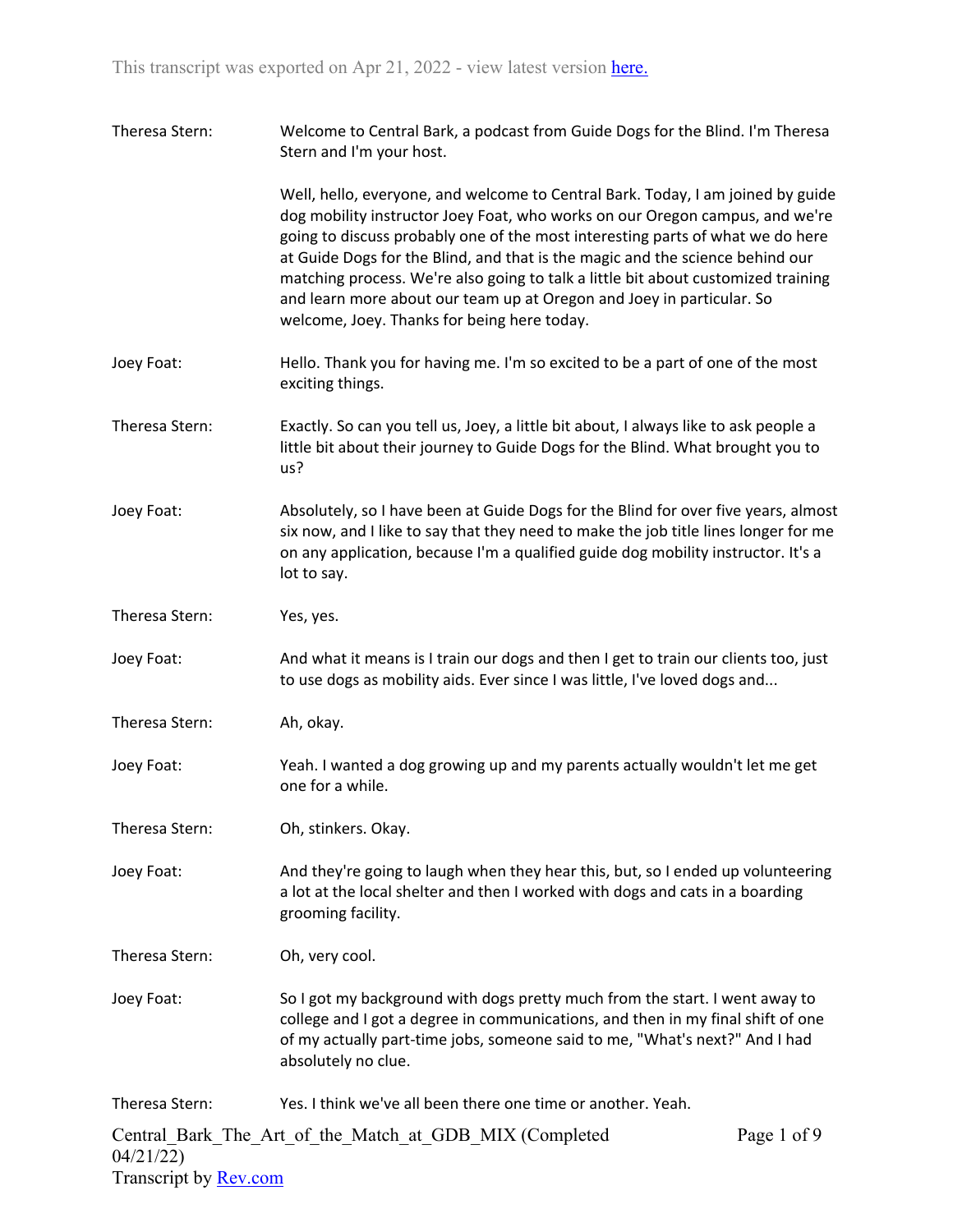| Joey Foat:     | Yeah. And so I said, "I don't know, I want to work with animals, I want to work<br>with people."                                                                                                                                                                                                                                                                                                               |  |
|----------------|----------------------------------------------------------------------------------------------------------------------------------------------------------------------------------------------------------------------------------------------------------------------------------------------------------------------------------------------------------------------------------------------------------------|--|
| Theresa Stern: | Yeah.                                                                                                                                                                                                                                                                                                                                                                                                          |  |
| Joey Foat:     | "I'm not really quite sure what", and she said, "Well, have you looked into Guide<br>Dogs for the Blind?"                                                                                                                                                                                                                                                                                                      |  |
| Theresa Stern: | Oh.                                                                                                                                                                                                                                                                                                                                                                                                            |  |
| Joey Foat:     | And what a dream that she mentioned that, because it was the next day I was<br>applying and the next week I was in cahoots with our HR department.                                                                                                                                                                                                                                                             |  |
| Theresa Stern: | That's fantastic. Can we We need to send her a thank-you letter so you need<br>to see if you can find out her address.                                                                                                                                                                                                                                                                                         |  |
| Joey Foat:     | I know, really.                                                                                                                                                                                                                                                                                                                                                                                                |  |
| Theresa Stern: | Yeah. That's amazing. And I think, recently, it's worth saying that you just<br>finished your three-year apprenticeship and a completely official guide dog<br>mobility instructor, so congratulations.                                                                                                                                                                                                        |  |
| Joey Foat:     | Yes. Thank you. It's very exciting. It's been fun to celebrate.                                                                                                                                                                                                                                                                                                                                                |  |
| Theresa Stern: | Great. Great. So tell us, Joey, tell us a little bit about this matching process. As a<br>guide dog user myself, I know I've been matched with four amazing dogs and I<br>am always being asked about how that "Do you get to pick the dog? Do you<br>know how does it work?" And I just be curious to hear from the experts how<br>that all, that whole process comes together, because it is fairly amazing. |  |
| Joey Foat:     | Yeah, I like that you guys started by saying it's a little bit of magic and a little bit<br>of science. It was funny when I heard that this was the topic because I thought,<br>"Oh, my gosh, I need to jot down some notes about what is it?" Because there's<br>so many different aspects that go into it, but it really starts from the beginning<br>of the application process.                            |  |
| Theresa Stern: | Okay.                                                                                                                                                                                                                                                                                                                                                                                                          |  |
| Joey Foat:     | When we have our clients apply and discuss with us over the phone what<br>they're looking for, what they do, and then we even do a home interview and<br>we learn a lot about the client's lifestyle, the routes they do, what they entail,<br>their ideal walking speed is really important.                                                                                                                  |  |
| Theresa Stern: | Oh, yeah. That would be important. Yeah. Mm-hmm (affirmative).                                                                                                                                                                                                                                                                                                                                                 |  |
| Joey Foat:     | Yeah. And then, even some We do some practice to just see how people<br>handle dogs with our famous Juno.                                                                                                                                                                                                                                                                                                      |  |
| 04/21/22)      | Page 2 of 9<br>Central Bark The Art of the Match at GDB MIX (Completed                                                                                                                                                                                                                                                                                                                                         |  |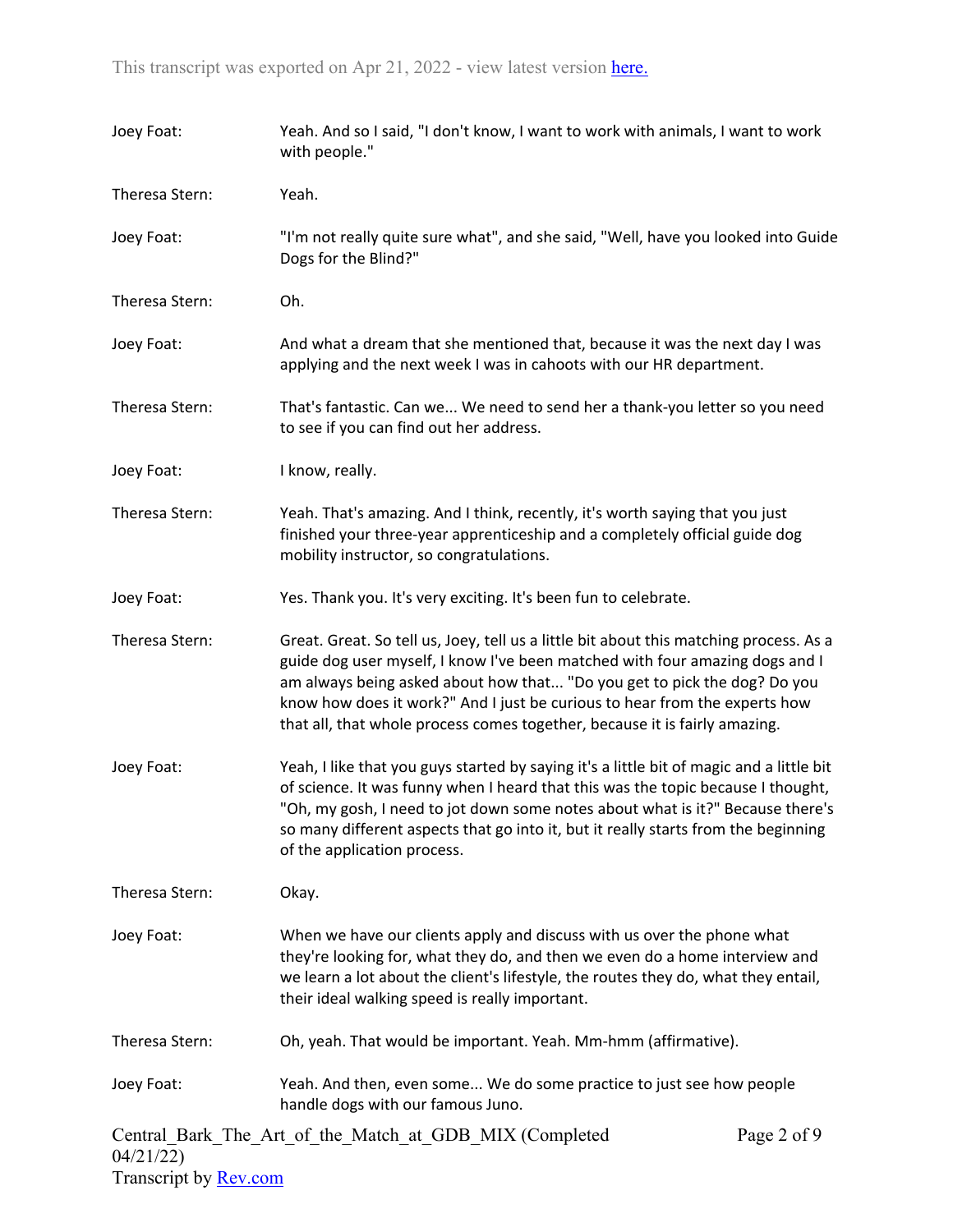| Theresa Stern: | Let's explain to everybody what Juno is, because I think that's kind of a insider<br>term, so tell us a little bit about Juno.                                                                                                                                                           |
|----------------|------------------------------------------------------------------------------------------------------------------------------------------------------------------------------------------------------------------------------------------------------------------------------------------|
| Joey Foat:     | Yeah, so Juno is what we refer to as a empty harness. The instructor simulates<br>what it will feel like to work with a dog, follow a dog and even handle in certain<br>ways.                                                                                                            |
| Theresa Stern: | Great. Interesting. And I know that we have clients who live across the U.S. and<br>Canada so I think this whole idea that you're doing the home interview makes a<br>lot of sense because there's lots of different environments, correct? That people<br>live in?                      |
| Joey Foat:     | Yes. I think that's really important. That's a big thing that we look at. Some<br>people work in environments that are kind of city environment and some are<br>smaller. Some dogs do better in city environments or smaller environments, so<br>we try to take that into consideration. |
| Theresa Stern: | Gotcha. Gotcha. So you get the kind of the info on the people and then how are<br>you getting the information on the dogs?                                                                                                                                                               |
| Joey Foat:     | Yeah, so through the training cycle, we are paying attention to those same<br>things, the dogs' speed that they enjoy walking.                                                                                                                                                           |
| Theresa Stern: | Okay. Yeah.                                                                                                                                                                                                                                                                              |
| Joey Foat:     | What kind of work environment they thrive in and then also what handling style<br>they respond to best themselves.                                                                                                                                                                       |
| Theresa Stern: | Oh, explain that to me. What do you mean by "handling style"?                                                                                                                                                                                                                            |
| Joey Foat:     | We want to just make sure that we match how a dog works past distractions or<br>just responds to any handling and the client's capability to do so.                                                                                                                                      |
| Theresa Stern: | That makes sense. What about Do dogs I mean, I kind of know the answer to<br>this, but talk a little bit about dog personalities and how they kind of match with<br>people personalities. Is there something about that that kind of comes into play<br>too?                             |
| Joey Foat:     | Yeah, absolutely. I mean, I even think about myself and if I want a guide dog, I'd<br>be looking for a dog that cuddles.                                                                                                                                                                 |
| Theresa Stern: | Yeah.                                                                                                                                                                                                                                                                                    |
| Joey Foat:     | And will kind of lay on the ground with me and I can pet the area the whole time<br>and not everyone wants that in a dog. Some people like a little bit more<br>independent personality, and so that's a big factor that we look for is kind of                                          |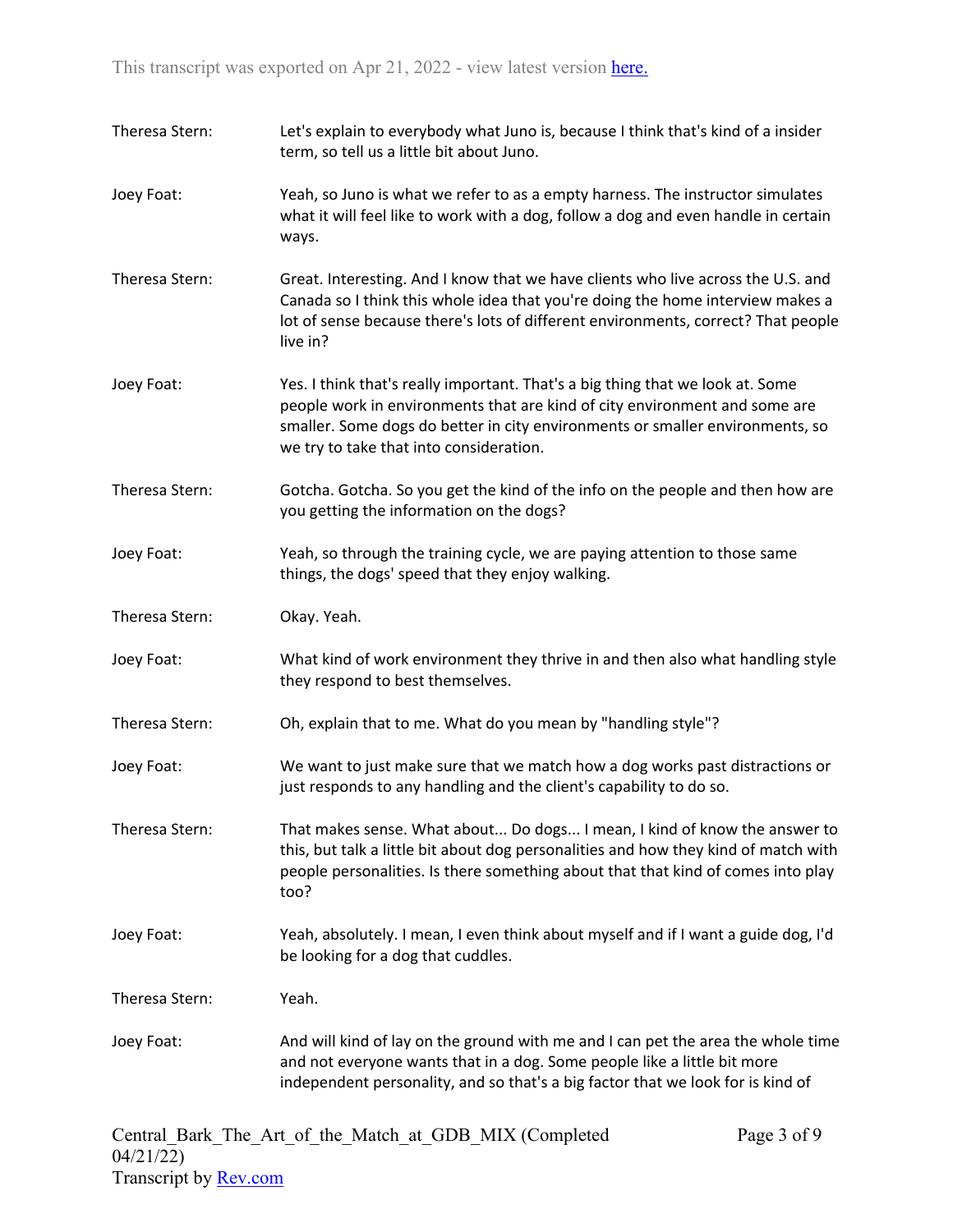matching what the person wants in a companion is a huge part of it because guide work is only an aspect of the role that they play in our lives.

- Theresa Stern: Yeah. No, that's so true. Thanks for saying that. Because when I'm working with my guide dogs, we're out on the street, some of the time, doing the actual guide work, but we're living together 24/7, right? So you guys are really looking... It's almost like a dating app or something, you know? Like trying to match the people with the dogs that... To kind of get along.
- Joey Foat: You can't swipe right, can you?
- Theresa Stern: I know. I was going to... Exactly, exactly. Oh, my goodness. So sometimes, I'm sure, most of the time, it works out pretty good. Sometimes, is it just sort of like, you think this dog is going to be great with this person, they get together and it's like "wah-wah".
- Joey Foat: Yes, and I'm glad you say it, because that... Absolutely.
- Theresa Stern: Yeah.
- Joey Foat: I think, as much as we try to place the best match, sometimes, in class, it just isn't. It's not the same compatibility and also some people really blossom when they get working with a guide dog.
- Theresa Stern: Oh, okay.
- Joey Foat: And so maybe they end up wanting to work faster or have different needs than they thought originally.
- Theresa Stern: Gotcha.
- Joey Foat: And so, yes, it's not always the perfect match from the start and we really strive to find the best match and it's okay to make a switch if needed because this is going to be your companion.
- Theresa Stern: Right. Right. Right. Right. So is that kind of something you notice it because the client tells you, or is there certain traits where you could tell the dog is just not loving it? Or how do you kind of tell when something isn't quite right?
- Joey Foat: Well, I think that there's a little bit of both, but, of course, our clients are... It's very important for the client to make a decision, and we can guide them as much as possible, but overall, we want to make sure that they feel happy with their decision.
- Theresa Stern: Right. Right. That makes sense, definitely. Goodness, can that be sometimes a little bit of a challenging conversation to have, if you're in class and things aren't working out quite right? And how do you sort of manage that?

Page 4 of 9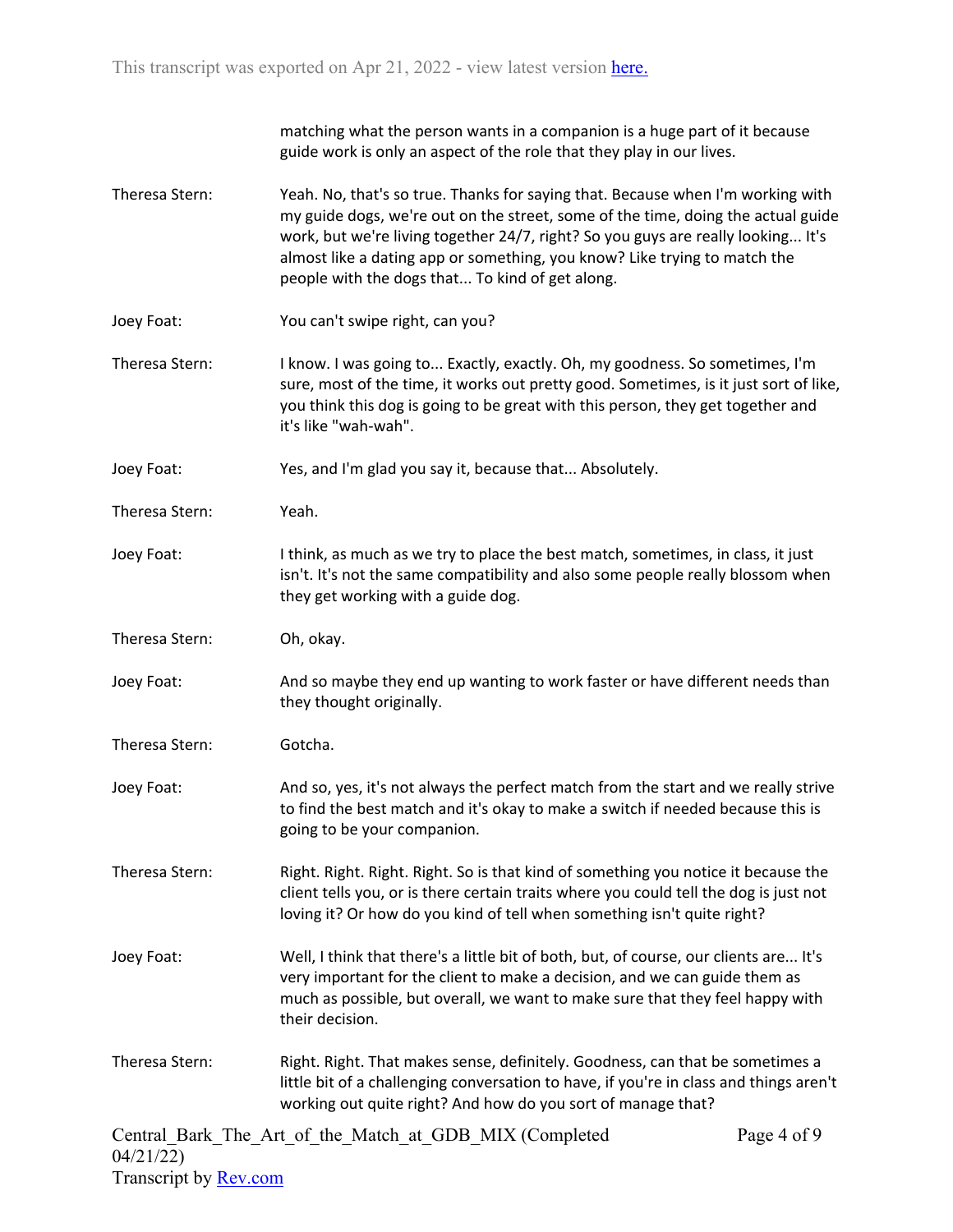| Joey Foat:     | It's a hard decision. I think that there's guilt on the client side.                                                                                                                                                                                                                                                                                                                                                                                                                                                                                                      |             |
|----------------|---------------------------------------------------------------------------------------------------------------------------------------------------------------------------------------------------------------------------------------------------------------------------------------------------------------------------------------------------------------------------------------------------------------------------------------------------------------------------------------------------------------------------------------------------------------------------|-------------|
| Theresa Stern: | Yes. Yeah, yeah.                                                                                                                                                                                                                                                                                                                                                                                                                                                                                                                                                          |             |
| Joey Foat:     | Because you know, you take this dog in with you, you spend this time, even if<br>it's a couple days, you've started bonding.                                                                                                                                                                                                                                                                                                                                                                                                                                              |             |
| Theresa Stern: | Of course.                                                                                                                                                                                                                                                                                                                                                                                                                                                                                                                                                                |             |
| Joey Foat:     | But we want to make sure that each aspect of the team meshes well.                                                                                                                                                                                                                                                                                                                                                                                                                                                                                                        |             |
| Theresa Stern: | These dogs, I mean, they just crawl right into your heart the minute you meet<br>them for the first time, so I can imagine that can be a tough decision, but, in the<br>long run, so much better for everybody if they recognize it's not going to be a<br>long-term best for both of them, so I think that's                                                                                                                                                                                                                                                             |             |
| Joey Foat:     | Absolutely.                                                                                                                                                                                                                                                                                                                                                                                                                                                                                                                                                               |             |
| Theresa Stern: | Yeah, that's excellent. Now tell us a little bit, we want to explore, a little bit,<br>some of the customizations that go on in class, because I think people don't<br>realize we have people who come to Guide Dogs for the Blind with lots of<br>different sort of needs and backgrounds, all different ages from young teens to<br>solid gold seniors and with lots of different maybe needs or things like that that<br>are a little more individualized. Can you tell us a little bit about some of those<br>things that we do to make the teams work well together? |             |
| Joey Foat:     | Absolutely, so everyone's lifestyle is different and so, especially in our second<br>week of class, we try to give a lot of opportunities for customization in general,<br>and so whether people are working on and off escalators, public transit,<br>revolving doors, in a park or a trail setting, there's so many different things that<br>people do.                                                                                                                                                                                                                 |             |
| Theresa Stern: | Okay.                                                                                                                                                                                                                                                                                                                                                                                                                                                                                                                                                                     |             |
| Joey Foat:     | And so we like to try to tailor the client's experience in class to similarities to<br>their home life.                                                                                                                                                                                                                                                                                                                                                                                                                                                                   |             |
| Theresa Stern: | Ah, okay. That makes sense.                                                                                                                                                                                                                                                                                                                                                                                                                                                                                                                                               |             |
| Joey Foat:     | We might not hit every point, but we try.                                                                                                                                                                                                                                                                                                                                                                                                                                                                                                                                 |             |
| Theresa Stern: | Mm-hmm (affirmative). Mm-hmm (affirmative). Yeah.                                                                                                                                                                                                                                                                                                                                                                                                                                                                                                                         |             |
| Joey Foat:     | So we work on a route with aspects that are similar to what they encounter and<br>this really just gives us the opportunity to work together and problem-solve.<br>That way, when you get home, hopefully, you have some of the tools you need<br>when you experience those things for the first time on your own.                                                                                                                                                                                                                                                        |             |
|                | Central Bark The Art of the Match at GDB MIX (Completed                                                                                                                                                                                                                                                                                                                                                                                                                                                                                                                   | Page 5 of 9 |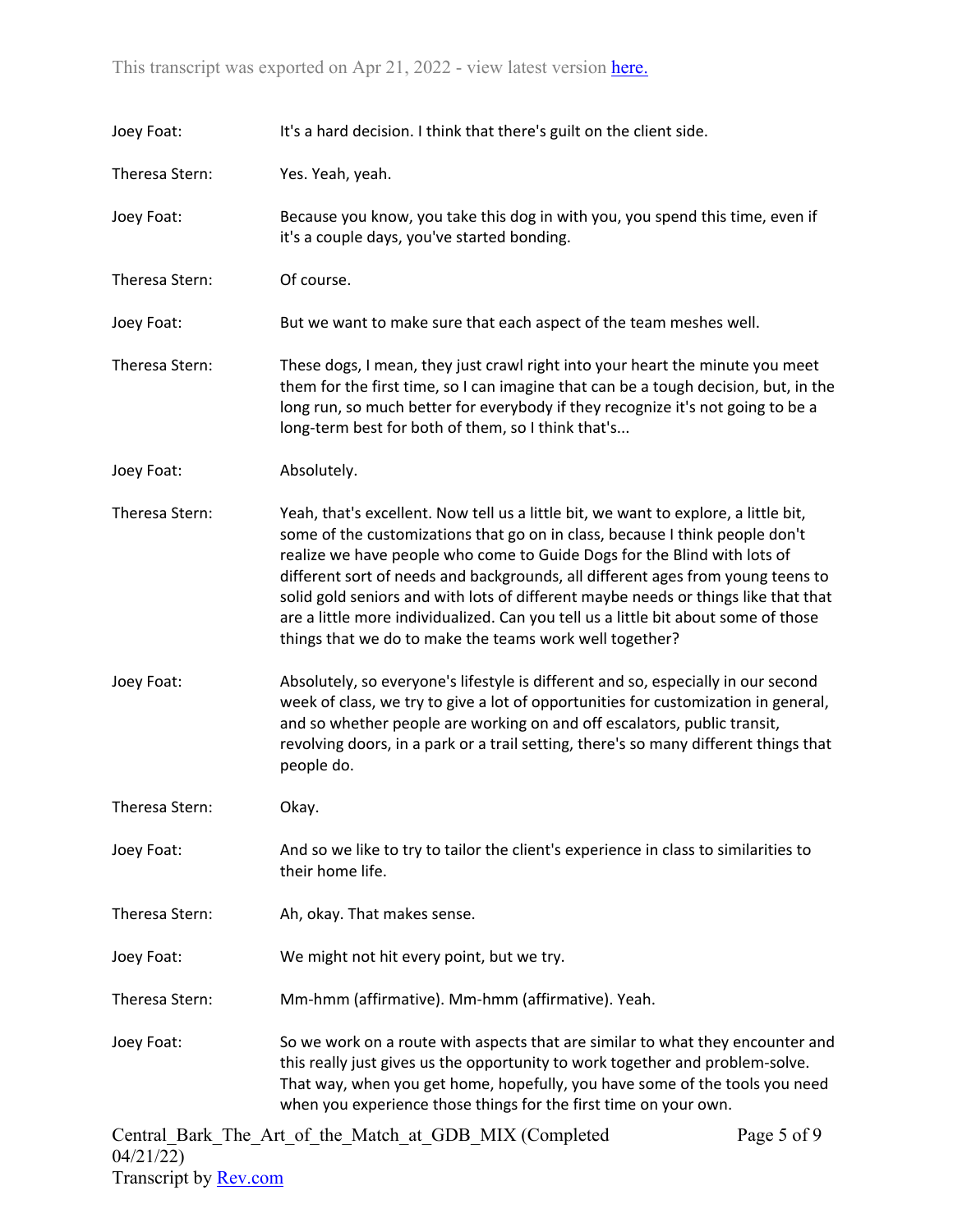| Theresa Stern: | Yes. It gives you a good foundation, right? For that. So speaking of class and<br>matching and customizing, can you tell me, looking back at the teams that<br>you've worked with, and I imagine you've worked with many by now, do you<br>have a team that kind of stands out as just sort of that pinnacle of, "Wow. This is<br>like kismet that these two are together."                                                                                                                                                                               |
|----------------|-----------------------------------------------------------------------------------------------------------------------------------------------------------------------------------------------------------------------------------------------------------------------------------------------------------------------------------------------------------------------------------------------------------------------------------------------------------------------------------------------------------------------------------------------------------|
| Joey Foat:     | Gosh, I have so many.                                                                                                                                                                                                                                                                                                                                                                                                                                                                                                                                     |
| Theresa Stern: | Yeah, I bet.                                                                                                                                                                                                                                                                                                                                                                                                                                                                                                                                              |
| Joey Foat:     | I have so many. Even in just four years as an instructor, I'm so proud of<br>everyone.                                                                                                                                                                                                                                                                                                                                                                                                                                                                    |
| Theresa Stern: | Right.                                                                                                                                                                                                                                                                                                                                                                                                                                                                                                                                                    |
| Joey Foat:     | I really have just loved some of the unique opportunities to customize like we've<br>talked about.                                                                                                                                                                                                                                                                                                                                                                                                                                                        |
| Theresa Stern: | Oh, cool.                                                                                                                                                                                                                                                                                                                                                                                                                                                                                                                                                 |
| Joey Foat:     | I think that I've enjoyed Something that we think about a lot in guide dog<br>training is when someone has not as a traditional environment, like a campus,<br>like a college campus or                                                                                                                                                                                                                                                                                                                                                                   |
| Theresa Stern: | Tricky. Yeah.                                                                                                                                                                                                                                                                                                                                                                                                                                                                                                                                             |
| Joey Foat:     | Or Yeah, or even a campus like we have at Guide Dogs, there's not as many<br>curbs or things for the dog to stop at and get that kibble that they love.                                                                                                                                                                                                                                                                                                                                                                                                   |
| Theresa Stern: | Yes. And they do.                                                                                                                                                                                                                                                                                                                                                                                                                                                                                                                                         |
| Joey Foat:     | [crosstalk 00:12:23] working for. Yeah, working together in those settings has<br>been really rewarding because you find different ways to motivate your dog. I<br>think that's been really fun to dive into with clients. I've done it in their college<br>campuses and that's been a fun one that I like to think about, and then also kind<br>of in class, finding, "Well, here in Portland we have something that looks like a<br>college campus that we could do." Just saying, "Well, let's find this bench, let's<br>make it fun for both of you." |
| Theresa Stern: | Yeah.                                                                                                                                                                                                                                                                                                                                                                                                                                                                                                                                                     |
| Joey Foat:     | That's been Those are the times that I get really proud.                                                                                                                                                                                                                                                                                                                                                                                                                                                                                                  |
| Theresa Stern: | Yeah. Yeah, I bet, when you just sort of see it all click together.                                                                                                                                                                                                                                                                                                                                                                                                                                                                                       |
| Joey Foat:     | Yes.                                                                                                                                                                                                                                                                                                                                                                                                                                                                                                                                                      |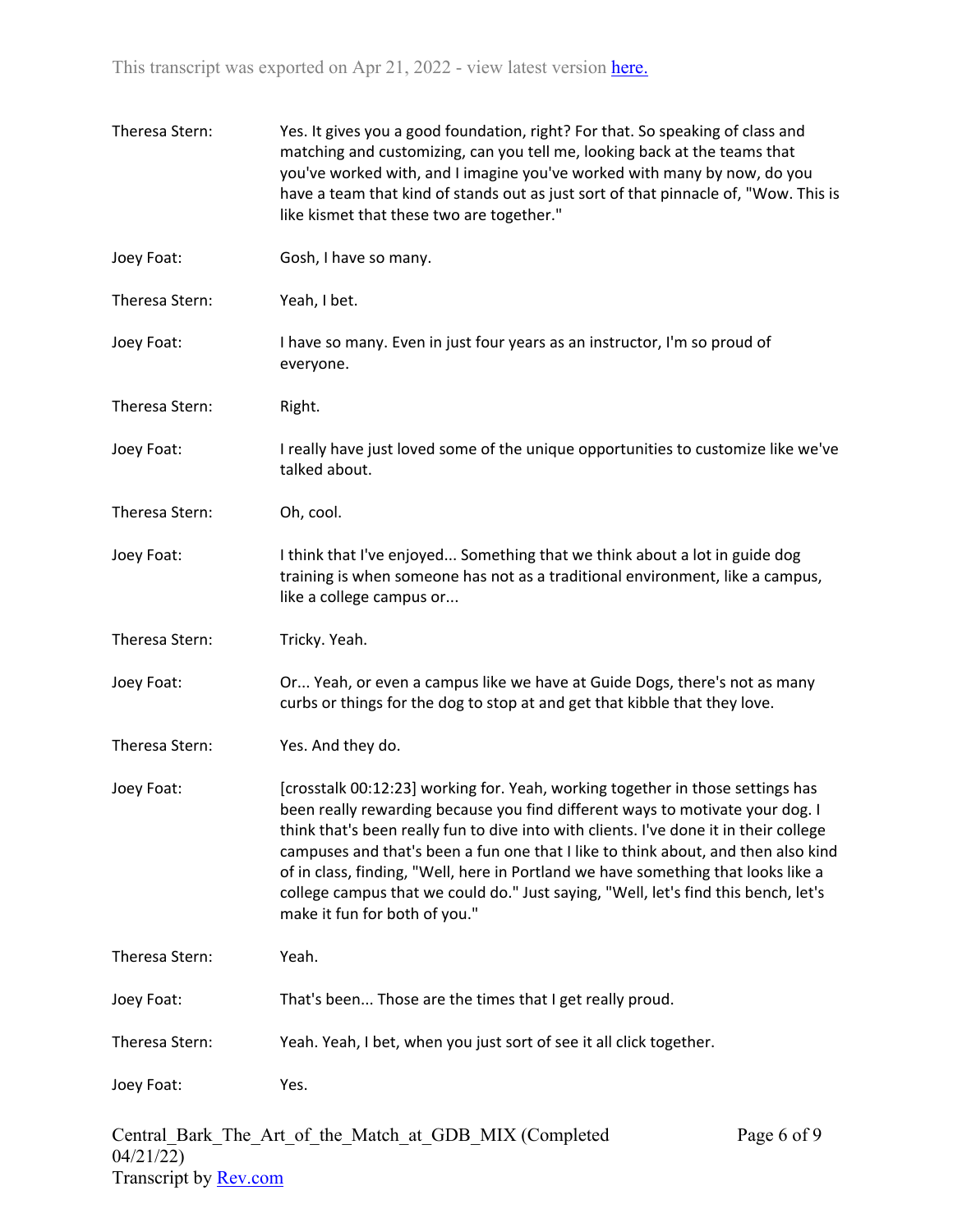| Theresa Stern: | Pretty amazing. Yeah. Joey, I know you do an amazing job as an instructor at<br>Guide Dogs for the Blind, but you're also involved in some of our other<br>important initiatives. Tell me a little bit about some of the other programs that<br>you're working on. I know you're working on our diversity, equity and inclusion<br>initiative and just some other stuff that you do for Guide Dogs.                                                                                                                                                                                                                       |
|----------------|---------------------------------------------------------------------------------------------------------------------------------------------------------------------------------------------------------------------------------------------------------------------------------------------------------------------------------------------------------------------------------------------------------------------------------------------------------------------------------------------------------------------------------------------------------------------------------------------------------------------------|
| Joey Foat:     | Yeah. So I like to joke that I'm one of the founding members of the diversity and<br>equity and inclusion committee.                                                                                                                                                                                                                                                                                                                                                                                                                                                                                                      |
| Theresa Stern: | Oh, well then I should have introduced you [crosstalk 00:13:38].                                                                                                                                                                                                                                                                                                                                                                                                                                                                                                                                                          |
| Joey Foat:     | I know. We should put it on my email signature.                                                                                                                                                                                                                                                                                                                                                                                                                                                                                                                                                                           |
| Theresa Stern: | Yes. Yes.                                                                                                                                                                                                                                                                                                                                                                                                                                                                                                                                                                                                                 |
| Joey Foat:     | I came in to Guide Dogs for the Blind right at the start of our DE&I initiative and I<br>was just lucky to be offered to help in it, and it's been amazing, it's just, it's all<br>people wanting to make everyone feel included at Guide Dogs for the Blind and<br>just making sure that we can be as inclusive, as equitable and increase our<br>diversity, and it's been really fun, it's even gone beyond that role and kind of<br>given me just I get to see what kind of goes on in more leadership roles at<br>Guide Dogs and this work group, and it's just so fun to actually see some big<br>changes happening. |
| Theresa Stern: | That's exciting stuff, and especially for an organization whose vision is all about<br>inclusion, I'm just so glad that we're working on this initiative and so glad to<br>have you as part of that, Joey, it's excellent.                                                                                                                                                                                                                                                                                                                                                                                                |
| Joey Foat:     | Thank you.                                                                                                                                                                                                                                                                                                                                                                                                                                                                                                                                                                                                                |
| Theresa Stern: | Congratulations. Yeah. Awesome. So what else do you like to do, Joey, out there<br>in Oregon? You were shoveling snow earlier this week.                                                                                                                                                                                                                                                                                                                                                                                                                                                                                  |
| Joey Foat:     | Yeah, exactly. I think one of my biggest hobbies is cooking.                                                                                                                                                                                                                                                                                                                                                                                                                                                                                                                                                              |
| Theresa Stern: | Oh. Oh, I did not know this. Okay. Good.                                                                                                                                                                                                                                                                                                                                                                                                                                                                                                                                                                                  |
| Joey Foat:     | That's kind of how I decompress at night as I go home and I really enjoy just<br>spending time in the kitchen. I grew up with my dad was the big cook in the<br>house                                                                                                                                                                                                                                                                                                                                                                                                                                                     |
| Theresa Stern: | Okay.                                                                                                                                                                                                                                                                                                                                                                                                                                                                                                                                                                                                                     |
| Joey Foat:     | and he's showed me a lot of the ropes around the kitchen I've just loved. I just<br>love getting creative. I hardly ever follow a recipe.                                                                                                                                                                                                                                                                                                                                                                                                                                                                                 |
| Theresa Stern: | Oh, good for you.                                                                                                                                                                                                                                                                                                                                                                                                                                                                                                                                                                                                         |
| 04/21/22)      | Central Bark The Art of the Match at GDB MIX (Completed<br>Page 7 of 9                                                                                                                                                                                                                                                                                                                                                                                                                                                                                                                                                    |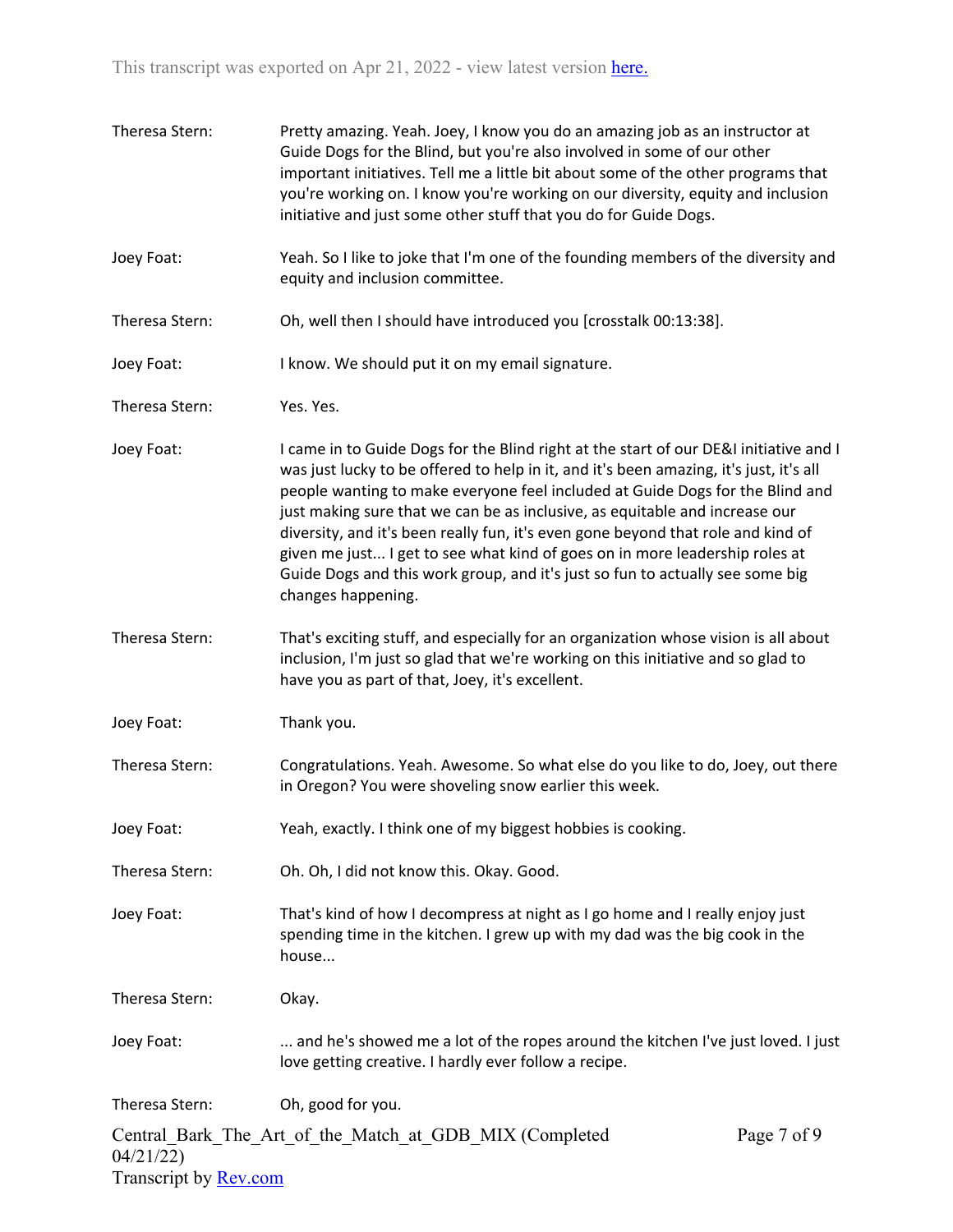| Joey Foat:     | And I occasionally pair it with a nice wine.                                                                                                                                                                 |
|----------------|--------------------------------------------------------------------------------------------------------------------------------------------------------------------------------------------------------------|
| Theresa Stern: | Oh. All right. Well, I'll remember, next time I visit the Oregon campus, to make a<br>reservation.                                                                                                           |
| Joey Foat:     | Yeah. Absolutely.                                                                                                                                                                                            |
| Theresa Stern: | Chateau Foat or whatever. Yeah. That's awesome. Very cool. And we're all<br>wanting to know, did you ever get a dog?                                                                                         |
| Joey Foat:     | That's a great question. So when I was Oh gosh, in Gosh, I think it was<br>middle school, I ended up, it was funny, I wrote a persuasive paper to my<br>parents.                                             |
| Theresa Stern: | Oh, you did?                                                                                                                                                                                                 |
| Joey Foat:     | And I offered to buy a fence, which I had no clue how much a fence costs.                                                                                                                                    |
| Theresa Stern: | Right.                                                                                                                                                                                                       |
| Joey Foat:     | And they said, "We'll think about it." And I was on the phone with the breeder<br>the next day and we had a dog and we got this just wonderful black Lab, her<br>name was Noni and she was a dream.          |
| Theresa Stern: | Oh, my goodness.                                                                                                                                                                                             |
| Joey Foat:     | And now I have a dog of my own and she's a brindle German Shepherd/pit bull<br>mix.                                                                                                                          |
| Theresa Stern: | Oh, what's her name?                                                                                                                                                                                         |
| Joey Foat:     | Edie.                                                                                                                                                                                                        |
| Theresa Stern: | Edie. Oh, so sweet. Well, I'm glad to hear that you won over the parents. I mean,<br>the persuasive argument essay, for you kids, that might get you what you need<br>if you're listening. That's excellent. |
| Joey Foat:     | Yeah.                                                                                                                                                                                                        |
| Theresa Stern: | And then to be a communications major in college, I think it all just sort of came<br>full-circle for you.                                                                                                   |
| Joey Foat:     | Oh, absolutely.                                                                                                                                                                                              |
| Theresa Stern: |                                                                                                                                                                                                              |